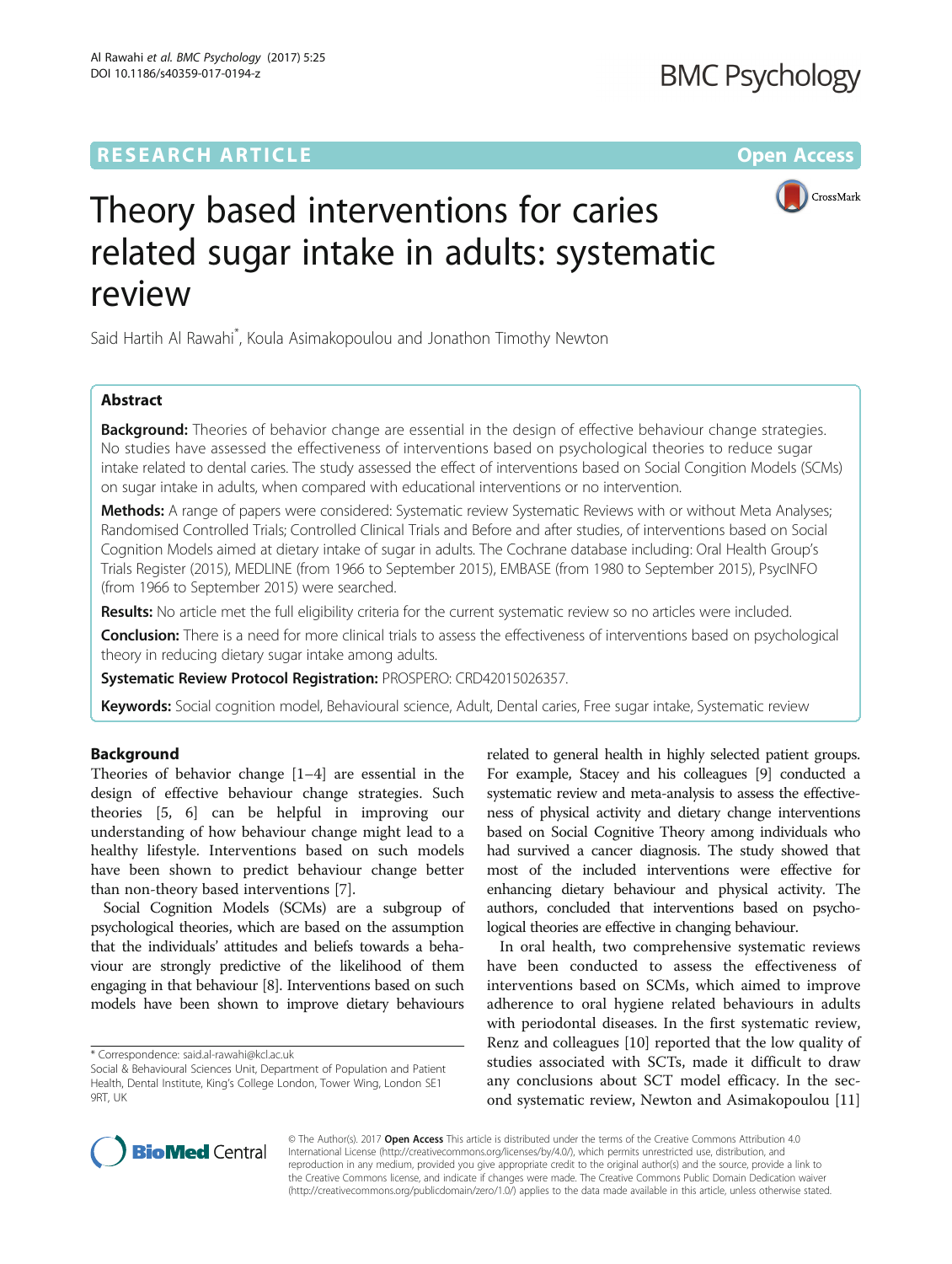identified that self-efficacy, goal setting, and planning were the most effective constructs for improving oral health behaviour in periodontal patients. This suggests that at least some components of SCMs may be effective for predicting oral health behaviors regardless of the overall theoretical framework which they were part of [\[12](#page-5-0)].

However, upto date there is no published systematic review of the effectiveness of interventions based on psychological models of health related behaviour to reduce sugar intake related to dental caries in adults. Dental caries is a prevalent issue that affects the majority of the adult population around the world [\[13](#page-5-0)–[15\]](#page-5-0); for instance in the US more than 84% of adults have some caries experience [\[16\]](#page-5-0) and the average Decayed, Missing, Filling Tooth (DMFT) score of adults in the UK of adults aged between 35 and 44 year olds is 11.57 [\[17](#page-5-0), [18](#page-5-0)]. On the basis of a systematic review, Moynihan and Kelly [\[19](#page-5-0)] concluded that reducing daily free sugars intake to less than 10% of total energy would reduce the prevalence of dental caries; a further reduction to less than 5% may prevent the progression of dental caries in the long-term. The relationship between sugar intake and caries remains strong even with the application of fluoride as a preventive strategy [\[19\]](#page-5-0), emphasizing the importance of lifestyle interventions to reduce sugar intake.

Achieving the target consumption of free sugars is likely to require behaviour change by individuals, and the dental team can play an important part in assisting people to achieve this. The aim of the current systematic review is to examine the effectiveness of interventions based on Social Congitive Models (SCMs), aimed at reducing sugar intake related to dental caries among adults. The review aims to rectify this by addressing the following question: What is the effect of interventions based on Social Congitive Models (SCMs) on sugar intake in adults, when compared with educational interventions or no intervention?

## Methods

The current systematic review was registered with the International Prospective Register of Systematic Reviews (PROS-PERO), 2015 database (CRD42015026357). The reporting of the review is based on the Preferred Reporting Items for Systematic Review and Meta-Analysis (PRISMA) [\[20\]](#page-5-0).

Eligibility criteria:

- Types of studies
	- Systematic Reviews with or without Meta Analysis
	- Randomised Controlled Trials
	- Controlled Clinical Trials
	- Before and after studies
- Types of interventions

This review included interventions based on the following psychological theories and models of health related behaviour:

- Health Belief Model (HBM)
- Theory of Reasoned Action (TRA)
- Theory of Planned Behaviour (TPB)
- Self Efficacy Model
- Transtheoretical Model (Stages of Change)
- Protection Motivation Model
- Health Locus of Control (HLOC)
- Implementation Intentions
- PRIME (Plans, Responses, Impulses, Motives, Evaluation) Theory of Motivation
- Unrealistic Optimism Bias
- Self Regulatory Model
- Health Action Process Approach (HAPA)
- Precaution Adoption Process Model (PAPM)
- Outcome Expectancy
- Hypothesis Model of Compliance
- Social Cognitive Theory
- Information Motivation Behaviour Skills Model (IMBM)
- Operant and Classical Conditioning
- Interventions adopting techniques from Cognitive Behaviour Therapy
- Motivational Interviewing
- COM-B (Capabilities, Opportunities, Motivations, Behaviour) Model
- Behaviour Change Wheel (BCW)
- Papers were included if they clearly stated that one of the above psychological models or theories was used and at least one construct identified in the theory or the model was targeted in the intervention.
- Sugars were defined "as any of: total sugars, free sugars, added sugars, sucrose, non-milk extrinsic (NME) sugars, expressed as g or kg/day or /yr or as percentage E." [19; p.1]
- Comparison: oral health educational (non-psychological theory based) interventions, or no intervention controls.
- Types of participants
- Adults aged 18 or over.
- Patients with or without dental caries. For the aim of this review, dental caries is defined on the basis of diagnosis from a dental clinician. This includes diagnoses of any caries lesion active, progressive or arrested, which includes root caries.

Outcome measures:

Three outcome measures were considered to determine adults oral health related behaviours for this review [\[21](#page-5-0)].

Behavioural outcomes: reduction of sugar intake, assessed by any method, including self-report, food diary, observation etc.

Attitude and belief outcomes:

Primary outcomes: Patients' attitudes, beliefs and their intentions towards sugar intake related to dental caries.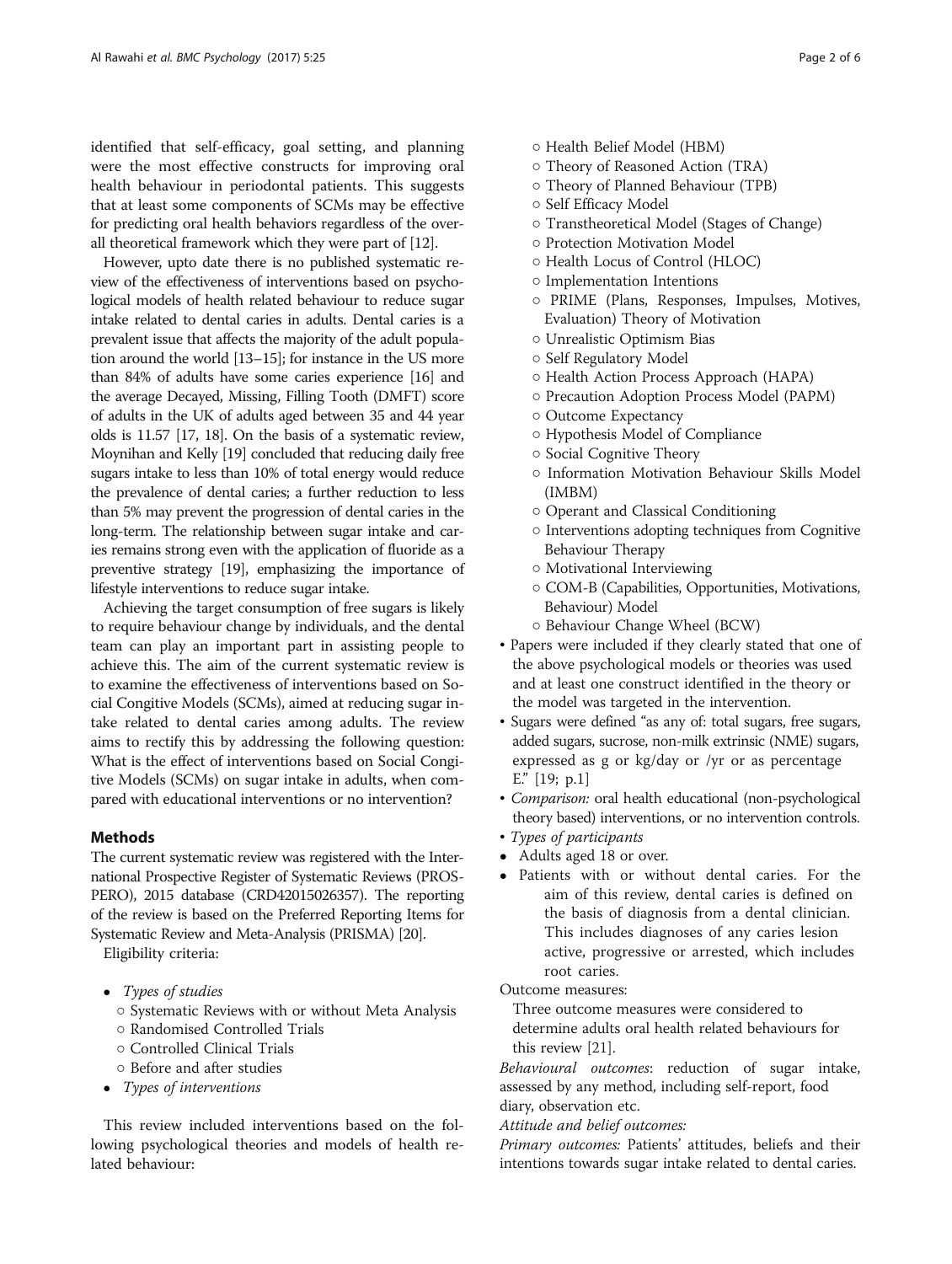<span id="page-2-0"></span>Clinical status outcomes: Progression of dental caries in the permanent dentition, assessed via tooth decay increment: DMFS (Decayed, Missing, Filling, Surface) and/or DMFT scores; filled teeth including replaced restorations; early carious lesions which are arrested or reversed; root caries.

## Information sources

- The Cochrane database including: Oral Health Group's Trials Register (2015),
- MEDLINE (from 1966 to September 2015),
- EMBASE (from 1980 to September 2015),
- PsycINFO (from 1966 to September 2015).

The search included reference lists from relevant articles and the eligible authors of trials were contacted for additional information if necessary. The search was not restricted to a particular language.

#### Search

A detailed search strategy was developed from Medline. An information specialist was consulted to assist with

the development of the search strategy, as previous research suggests this improves the quality of the search [[22\]](#page-5-0). This search strategy was amended accordingly for use on each of the other selected databases. MeSH (fixed vocabulary) and free text terms will be used to conduct the search strategy. Additional file [1](#page-4-0) lists the search terms, which were adopted.

## Study selection

Two authors (S Al and JTN) conducted the search and assessed the studies, initially through evaluating titles, keywords, and abstracts. Any articles, which were not considered to be suitable, were rejected at this stage. Full reports of studies were retrieved for all studies if they met the inclusion criteria. Further full review was conducted if the studies met the inclusion criteria for full assessment.

## Data collection process

Data were collected for each study on a data sheet, which includes the following data points:

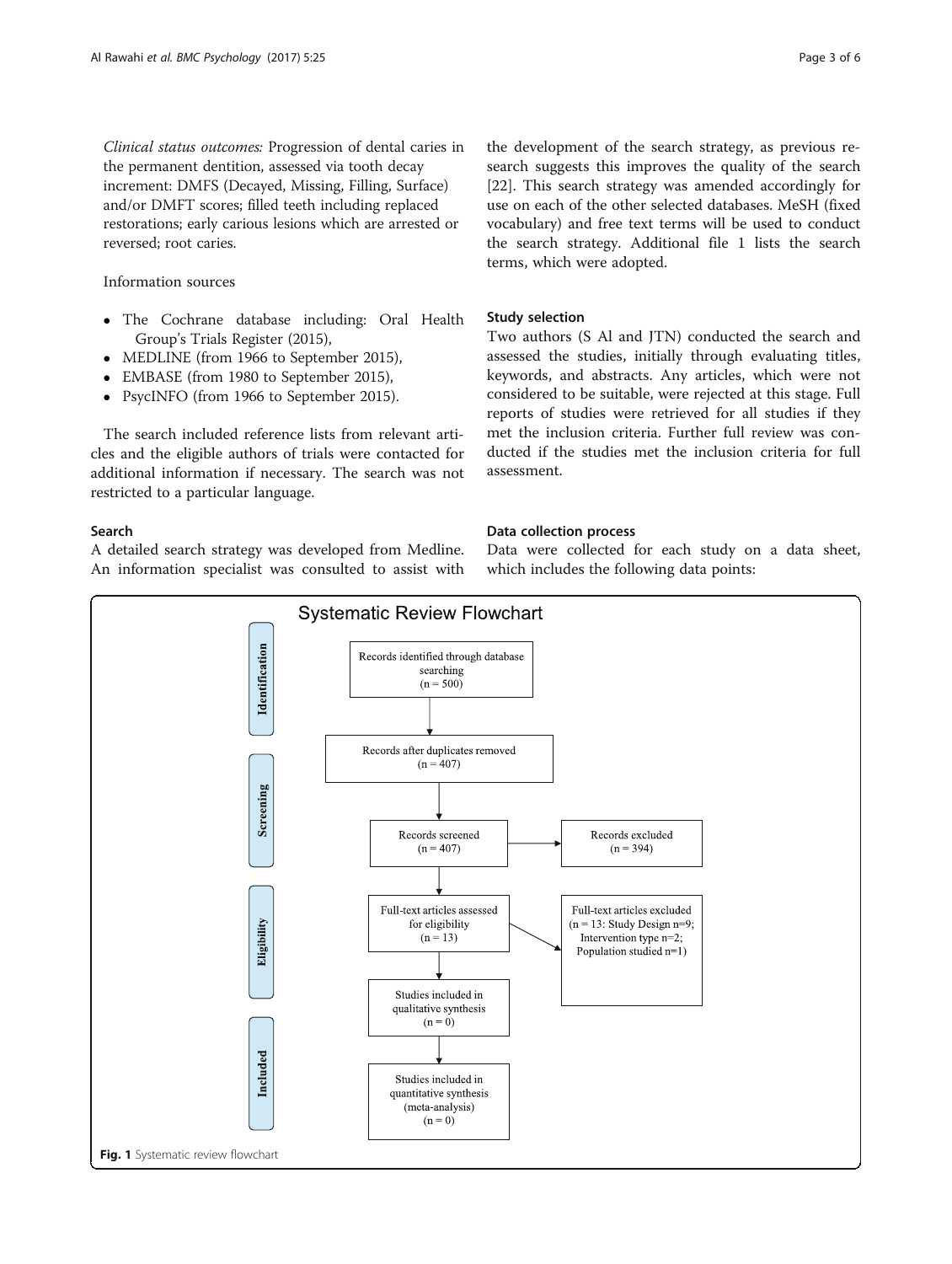- <span id="page-3-0"></span>• Study Design
- Sample size
- Psychological constructs assessed and theoretical framework adopted
- Measures of primary and secondary outcomes

## Table 1 Characteristics of excluded studies

Effect of intervention on outcomes

Two authors (JTN and SAL independently extracted the data, following the guidance of the Cochrane reviewers' handbook checklist [\[22\]](#page-5-0).

| Reference                                   | Paper Title                                                                                                                                                             | Participants          | Study<br>Design               | Psychological Model                                                                                                 | Reasons for<br>exclusion                                                      |
|---------------------------------------------|-------------------------------------------------------------------------------------------------------------------------------------------------------------------------|-----------------------|-------------------------------|---------------------------------------------------------------------------------------------------------------------|-------------------------------------------------------------------------------|
| Reisine et al.<br>$(1994)$ [27]             | A biopsychosocial model to predict<br>caries in preschool children                                                                                                      | Children &<br>parents | Cross-<br>sectional<br>survey | None specified                                                                                                      | Cross-sectional<br>study                                                      |
| Astrøm & Rise<br>$(1996)$ [28]              | Analysis of adolescents' beliefs about Adolescents Cross-<br>the outcome of using dental floss<br>and drinking non-sugared mineral<br>water.                            |                       | sectional<br>survey           | None specified                                                                                                      | Cross-sectional<br>study and<br>participants were<br>adolescents              |
| Astrøm, Awadia &<br>Bjorvatn (1999) [29]    | Perceptions of susceptibility to oral<br>health hazards: a study of women<br>in different cultures.                                                                     | Adults                | Cross-<br>sectional<br>survey | None specified                                                                                                      | Cross-sectional<br>study                                                      |
| Roberts, Blinkhorn &<br>Duxbury (2003) [30] | The power of children over adults<br>when obtaining sweet snacks.                                                                                                       | Children &<br>parents | Cross-<br>sectional<br>survey | Theory of Reasoned Action                                                                                           | Cross-sectional<br>study                                                      |
| Adair et al. (2004) [31]                    | Familial and cultural perceptions and<br>beliefs of oral hygiene and dietary<br>practices among ethnically and<br>socio-economically diverse groups.                    | Children              | Cross-<br>sectional<br>survey | Theory of Planned<br>Behaviour, Health Belief<br>Model andthe Health Locus<br>of Control                            | Cross-sectional<br>study and<br>participants were<br>children                 |
| Astrom (2004) [32]                          | Validity of Cognitive Predictors of<br>Adolescent Sugar Snack<br>Consumption.                                                                                           | Adolescents Cross-    | sectional<br>survey           | Theory of planned<br>behaviour                                                                                      | Cross-sectional<br>study and<br>participants were<br>adolescents.             |
| Astrøm AN, & Okullo I.,<br>$(2004)$ [33]    | Temporal stability of the theory of<br>planned behavior: a prospective<br>analysis of sugar consumption<br>among Ugandan adolescents.                                   | Adolescents Cross-    | sectional<br>survey           | Theory of planned<br>behaviour                                                                                      | Cross-sectional<br>study                                                      |
| Skeie et al.,<br>$(2006)$ [34]              | Parental risk attitudes and caries-<br>related behaviours among immigrant parents<br>and western native children in Oslo.                                               | Children &            | Cross-<br>sectional<br>survey | Theory of planned<br>behaviour, Sociallearning<br>theory and the Health<br>Belief Model. Health Locus<br>of Control | Cross-sectional<br>study                                                      |
| Astrøm & Kiwanuka<br>$(2006)$ [35]          | Examining intention to control<br>preschool children's sugar snacking:<br>a study of carers in Uganda.                                                                  | Children              | Cross-<br>sectional<br>survey | Theory of planned<br>behaviour                                                                                      | Cross-sectional<br>study and<br>participants were<br>children                 |
| Vanagas et al.<br>$(2009)$ [36]             | Associations between parental skills<br>and their attitudes toward<br>importance to develop good oral<br>hygiene skills in their children.                              | Adults                | Cross-<br>sectional<br>survey | Theory of Planned<br>Behaviour, Health Belief<br>Model and the Health<br>Locus of Control model,                    | Cross-sectional<br>study                                                      |
| Tolvanen et al.<br>$(2009)$ [37]            | Changes in children's oral health-<br>related behavior, knowledge and<br>attitudes during a 3.4-yr. randomized<br>clinical trial and oral health-<br>promotion program. | Children              | <b>RCT</b>                    | None specified                                                                                                      | Participants were<br>children and no<br>Social Cognition<br>Models identified |
| Harris et al.<br>$(2012)$ [24]              | One-to-one dietary interventions<br>undertaken in a dental setting to<br>change dietary behaviour.                                                                      | All ages              | Systematic<br>Review<br>(S.R) | None specified                                                                                                      | No Social<br>Cognition Models<br>identified                                   |
| Weber-Gasparoni<br>et al. (2013) [38]       | An effective psychoeducational<br>intervention for early childhood<br>caries prevention: part 1                                                                         | Children &<br>parents | RCT                           | Self-determination<br>theory (SDT)                                                                                  | Participants were<br>children                                                 |
| Weber-Gasparoni et al. (2013) [39]          | An effective psychoeducational<br>intervention for early childhood<br>caries prevention: part 2                                                                         | Children &<br>parents | RCT                           | Self-determination<br>theory (SDT)                                                                                  | Participants were<br>children                                                 |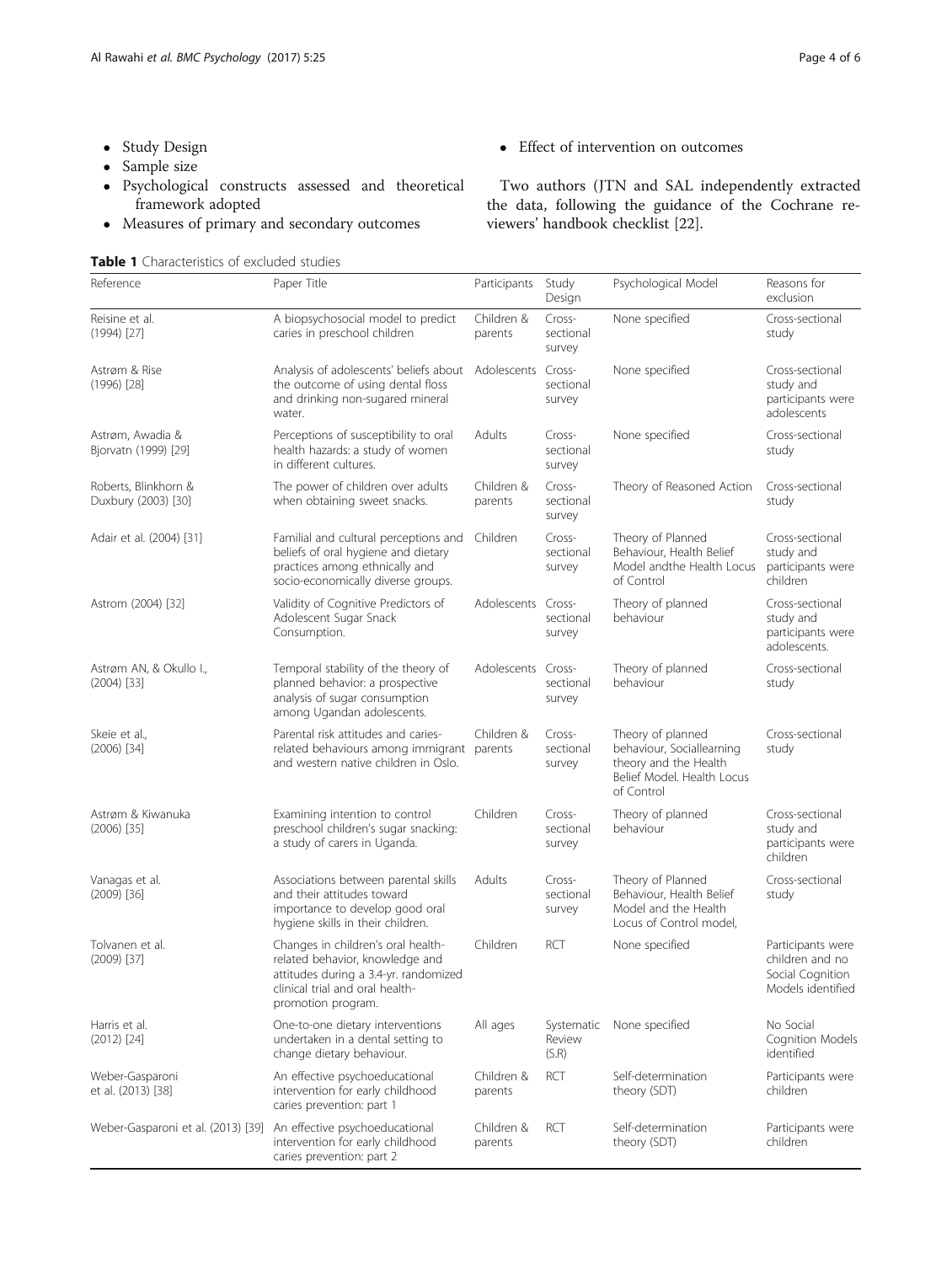#### <span id="page-4-0"></span>Risk of bias in individual studies

The Cochrane reviewers' handbook checklist was to be used [[23](#page-5-0)] to assess the risk of bias interventional trials.

#### Synthesis of data

A meta-analysis was planned if a sufficient number of homogeneous studies met the inclusion criteria.

#### Results

## Description of studies

Initially, the search strategy identified 500 articles (see Fig. [1-](#page-2-0) Systematic Review Flowchart). After exclusion of duplicates, the titles and abstracts of 407 articles were screened for relevance. At this stage 13 papers were apparently relevant being related to dentistry and having applied psychological models and theories to develop the reported intervention. However, after obtaining the full manuscripts no article met the full eligibility criteria for the current systematic review. Table [1](#page-3-0) provides the characteristics of the excluded studies.

#### Risk of bias and data synthesis

Given that there were no papers meeting the criteria for the review, risk of bias and synthesis of data were not conducted.

## **Discussion**

This review sought to assess the effectiveness of interventions based on social cognition models (SCMs) to reduce sugar consumption among adults. The review focused on an often neglected area of health psychology that of oral health. No studies were found that matched the inclusion criteria of the review.

There is a dearth of intervention studies designed to explore the effectiveness of psychologically based interventions on oral health including oral hygiene as well as diet related behaviour. Harris and his colleagues [[24](#page-5-0)] examined the effectiveness of one-to-one dietary interventions for dietary behavior among all age groups in dental settings. They identified five studies, none of which included the modification of constructs identified from psychological models of behaviour. Similarly Renz et al. [[10\]](#page-5-0), Werner et al. [\[25](#page-5-0)] and Newton and Asimakopoulou [[11\]](#page-5-0) located very few trials of interventions to enhance oral health related behaviours (toothbrushing and flossing) based on psychological theory, echoing calls for more and better-designed trials [\[26\]](#page-5-0).

Whilst it is disappointing that no intervention studies based on psychological theoretical models were identified from our systematic search, the current review has confirmed the need for high quality, theory-driven interventions to support clinical practice and has highlighted potential opportunities for researchers and intervention designers to explore and examine such approaches.

#### Conclusion

To date there has been no published study of the effectiveness of interventions based on Social Cognition Models (SCMs) aimed at reducing sugar intake related to dental caries among adults. Given the contribution of dietary sugars to caries development and the role of lifestyle change to combat dietary sugar intake, there is a need for trials of theory-based interventions aimed at reducing individuals' consumption of dietary sugars.

## Additional file

[Additional file 1:](dx.doi.org/10.1186/s40359-017-0194-z) Keywords search strategy. (DOCX 123 kb)

#### Acknowledgements

The authors also wish to thank Professor Blanaid Daly, at Trinity College Dublin for her comments on the review.

#### Funding

This study was funded by Ministry of Health, Oman as a part of the first author's PhD Studies. The funder had no role in study design, data collection and analysis, decision to publish, or preparation of the manuscript.

#### Availability of data and materials

Not applicable.

#### Authors' contributions

ARS, KA and JTN contributed to conception and design of the study. ARS, KA and JTN contributed to acquisition, analysis, or interpretation of the data. ARS drafted the manuscript. KA and JTN critically revised the manuscript. ARS, KA and JTN gave final approval. ARS, KA and JTN agree to be accountable for all aspects of work ensuring integrity and accuracy. All authors read and approved the final manuscript.

#### Ethics approval and consent to participate

Not applicable.

#### Consent for publication

Not applicable.

#### Competing interests

The authors declare that they have no competing interests.

#### Publisher's Note

Springer Nature remains neutral with regard to jurisdictional claims in published maps and institutional affiliations.

#### Received: 16 March 2017 Accepted: 12 July 2017 Published online: 25 July 2017

#### References

- 1. Davis R, Campbell R, Hildon Z, Hobbs L, Michie S. Theories of behaviour and behaviour change across the social and behavioural sciences: a scoping review. Health Psychol Rev. 2015;9(3):323–44. doi[:10.1080/17437199.2014.](http://dx.doi.org/10.1080/17437199.2014.941722) [941722](http://dx.doi.org/10.1080/17437199.2014.941722). [http://www.tandfonline.com/doi/pdf/10.1080/17437199.2014.](http://www.tandfonline.com/doi/pdf/10.1080/17437199.2014.941722) [941722](http://www.tandfonline.com/doi/pdf/10.1080/17437199.2014.941722). Accessed 21 Nov 2015.
- Munro S, Lewin S, Swart T, Volmink J. A review of health behaviour theories: how useful are these for developing interventions to promote long-term medication adherence for TB and HIV/AIDS? BMC Public Health. 2007;7(104):1–16.
- 3. Ogden J. Health Psychology: a textbook. 3rd ed. Berkshire: Open University Press; 2004.
- 4. Forshaw M. Essential of Health Psychology. London: Hodder Education; 2002.
- 5. Ogden J. Health Psychology: a textbook. 5th ed. Berkshire: Open University Press; 2012.
- 6. Michie S, West R, Campbell R, Brown J, Grainforth H. ABC of Behaviour Change Theories. London: Silverback Publishing; 2014.